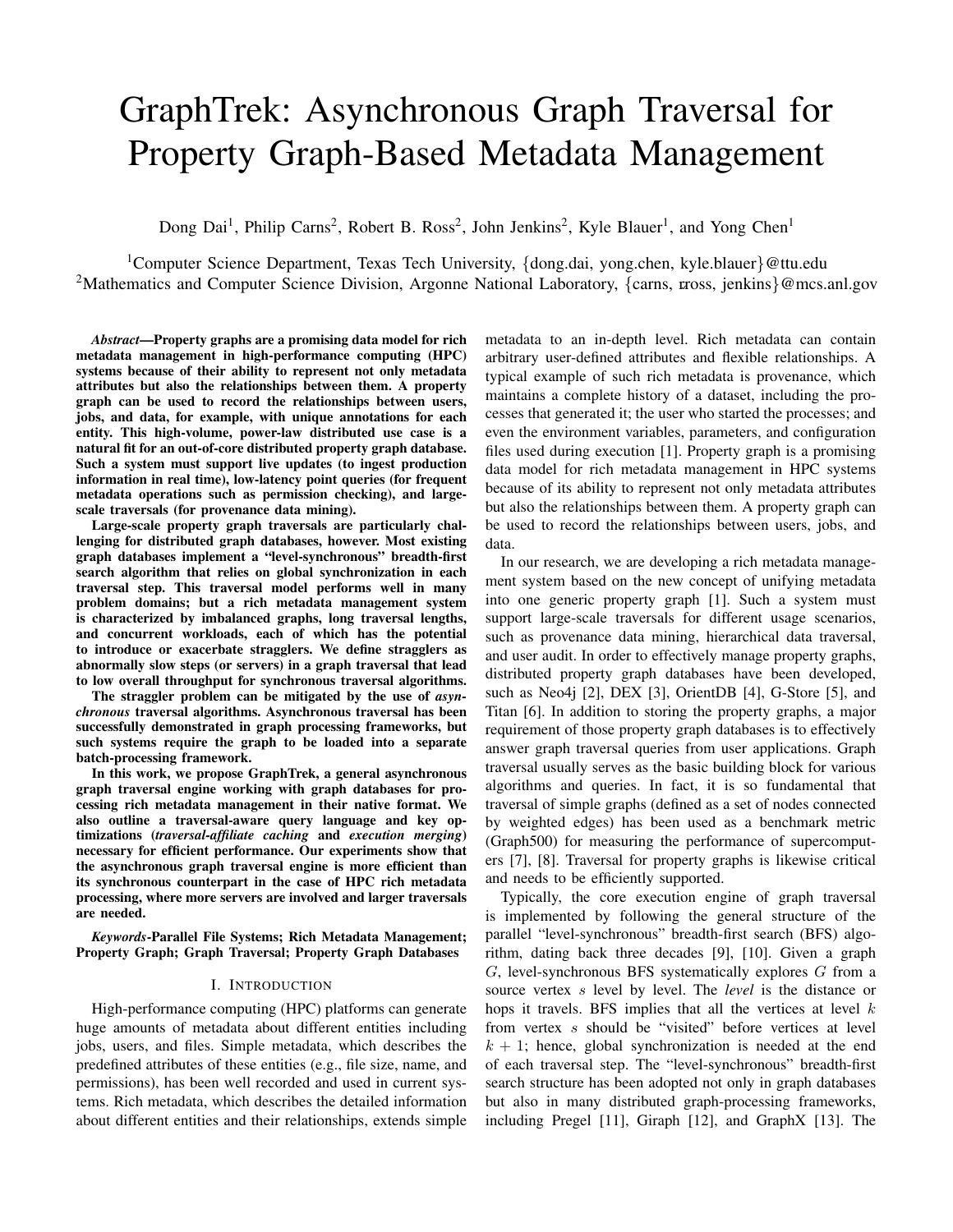Bulk Synchronous Parallel (BSP) model is popular in this context because of its simplicity and performance benefits under balanced workload.

However, such global synchronization could cause serious performance problems in our property graph-based metadata management case. First, as an online database system, our system needs to support concurrent graph traversals. The interferences among traversals easily create stragglers [14], [15], which can cause poor resource utilization and significant idling during each global synchronization. Second, the imbalance of the graph partitions, along with the possible variations in attribute sizes among different vertices and edges, leads to highly uneven loads on different servers (an indication of stragglers) while traversing. The wide existence of small-world graphs in HPC metadata (e.g., degree of vertices follows the power-law distribution [16], [1]) makes this problem even worse. Third, for heterogeneous HPC metadata property graphs, possible graph traversal steps could be much larger than the graph diameter, which traditionally limits the maximal traversal steps in simple or homogeneous graphs, for example, the six degrees of separation theory in social networks [17]. In our use case, we might check different attributes or edges in different steps. Longer traversals introduce more synchronizations and lead to a higher chance of performance penalty caused by stragglers.

Previous work suggested that asynchronous approaches have potential to minimize the effects of load imbalance across different cores in single multicore machine [18]. GraphLab [19], PowerGraph [20] and other distributed frameworks [21], [22], also have investigated the use of asynchronous execution models, which could implement the traversal operations in general. However, these approaches are more suitable for the distributed, batch-oriented graph computation that runs on the entire graph instead of interactive traveling and querying on the partially interested graphs, which are common in our HPC rich metadata management system.

In this research, we explore how to integrate an asynchronous traversal engine directly into a graph database system. We propose optimizations, including *traversal-affiliate caching* and *execution merging*, to fully exploit the performance advantage of the asynchronous traversal engine. In addition, we summarize the typical graph traversal patterns for the property graph-based rich metadata management and propose a general traversal language to describe these diverse patterns. We show that the asynchronous engine can support such language with detailed progress report functionality matching that of a synchronous engine.

The main contributions of this work are threefold:

- Analysis and summary of the graph traversal patterns in property graph databases for HPC rich metadata management. Based on these patterns, we propose a graph traversal language to support them.
- Design and implementation of an asynchronous distributed traversal engine for property graph databases. We also propose optimizations specifically designed for the asynchronous traversal engine: *traversal-affiliate caching* and *execution merging* to improve the performance.



Fig. 1. An example metadata graph applied to HPC Systems.

• Evaluation and demonstration of the performance benefits compared with those of a synchronous traversal engine on both synthetic graphs and real-world graphs.

The rest of this paper is organized as follows. Section II summarizes the graph traversal pattern by analyzing HPC metadata applications. In Section III, we introduce the Graph-Trek traversal language designed for these patterns, and we show how to use it to implement the given use cases. In Section IV, we describe the asynchronous traversal engine in detail, followed by several optimization strategies in Section V. In Section VI, we discuss the design choices in implementing such traversal frameworks. Section VII presents the evaluations, including comparisons with synchronous implementation and asynchronous without optimizations. In Section VIII, we present conclusions and discuss future work.

## II. TRAVERSAL PATTERNS FROM REAL APPLICATIONS

In this section, we analyze use cases specific to HPC metadata management, which can be modeled by using a property graph. Through this analysis, we summarize the graph traversal patterns as the foundation of our proposed traversal language. A more complete discussion and analysis of these use cases can be found in our previous work [1].

# *A. Graphs in HPC Metadata Management*

HPC metadata can be intuitively abstracted as a graphlike structure. For example, metadata—including users, executions of programs (jobs), data files accessed, or simply a directory can be neatly mapped into different vertices in property graphs, as shown in Fig. 1. Between these entities, different interactions and relationships can be represented as different types of directed edges with properties attached. For example, the *run* edge indicates that the user started the corresponding execution instance, the *exe* edge denotes which executable file(s) an execution used, and the *read/write* edges indicate the types of operations performed on files from executions. Some entity properties are shown for vertices, such as UID/GID, file names, and parameters used by the execution. These properties are by no means exhaustive; and additional properties can easily be added, such as file permissions and creation time.

# *B. Use Cases*

In this section we highlight examples of the types of queries that could be performed on rich metadata that is stored by using a property graph data model.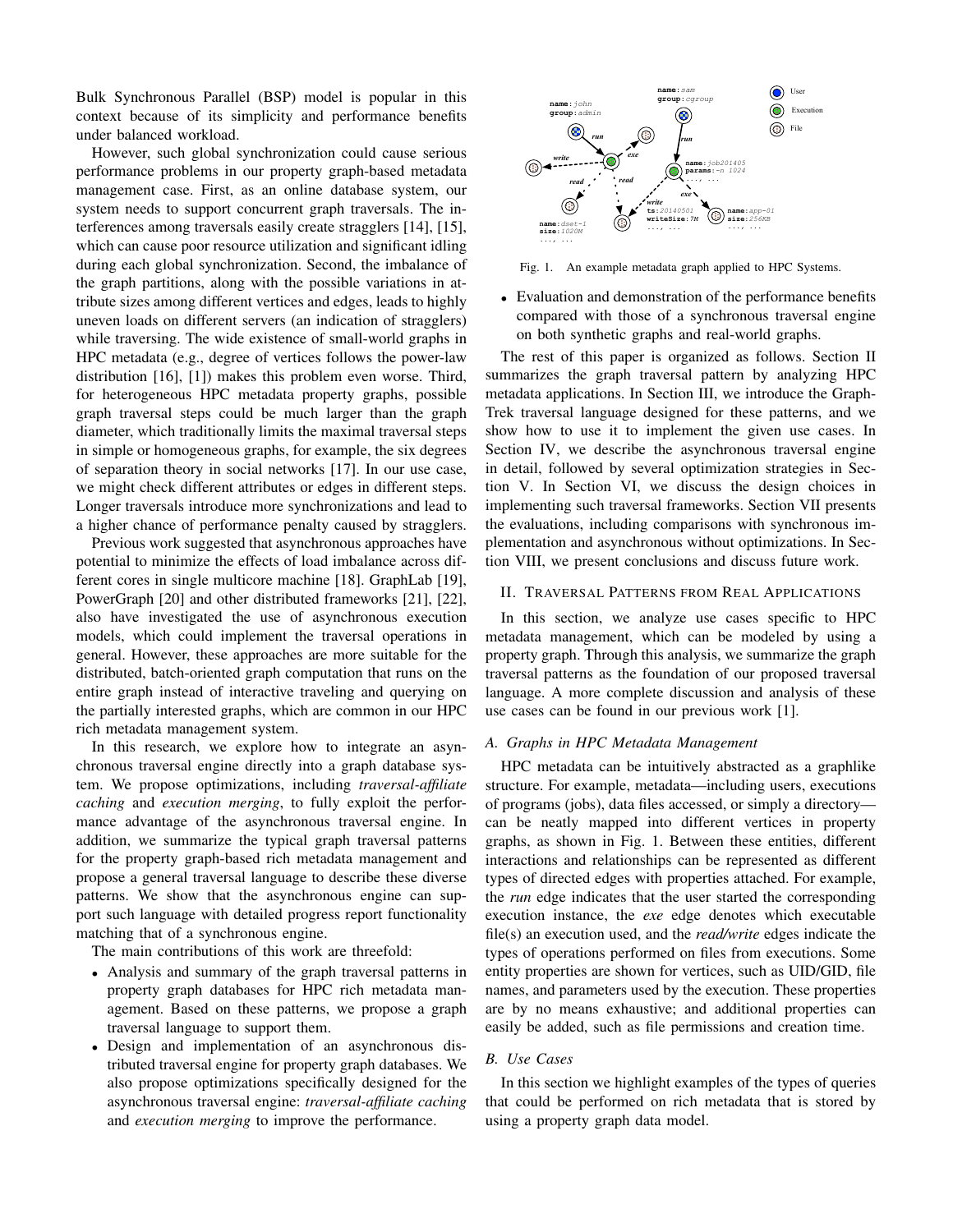*1) Data auditing:* Data auditing is critical in large computing facilities where different users share the same cluster. For example, one type of audit query is the following: *Find the set of files read by a specific user during a given timeframe*. Based on the property graph abstraction, this query can be mapped to a graph traversal operation in two steps: (1) beginning at the given user, traverse the edges with the *run* property type to compute the set of executions the user has performed, filtering the results by the given time frame; and (2) traverse the *read* edges from the executions to the resulting files.

*2) Provenance Support:* Provenance has a wide usage in metadata management systems, including data sharing, reproducibility, and workflow management [23], [24], [25], [26]. After modeling rich metadata such as user/file system interactions as property graphs, we can answer provenance questions such as the following: *Find the execution whose model is A and input files have annotation as B* (here, *model* indicates the critical component of the execution, and *annotation* refers to the user-specified attributes on data files). This kind of query, which is a generalized version of a problem from the First Provenance Challenge [27], can be expressed as a graph traversal search that starts from *execution* vertices to *file* vertices while checking needed attributes during the traversal. In contrast to typical graph traversal operations, this query requires the source vertices (*executions*) as the returned value instead of the final *file* vertices.

# *C. Traversal Patterns*

Many other use cases have needs similar to those of the cases discussed above. Based on these use cases, we summarize the typical traversal patterns as follows:

- 1) Like BFS, graph traversal starts from a set of vertices and travels in steps. In each step, since it travels through property graphs, it needs to filter these vertices according to attributes. It then selects given types of edges for the next set of vertices.
- 2) Unlike BFS, graph traversal may revisit the same vertex in different steps in order to check different attributes or edges. This kind of revisit is considered as cyclic or redundant in BFS, but it is acceptable in our use case. For example, the same file may first be visited as input data and then as executable again. But we do consider that revisiting on the *same* vertex in the *same* step is redundant.
- 3) Unlike BFS, graph traversal need not always return the destination vertices. As the provenance example shows, any vertices accessed during the traversal could be needed by users.

Based on these observations, we introduce the traversal language GraphTrek in the following section.

# III. GRAPHTREK TRAVERSAL LANGUAGE

A number of query languages either directly represent or can be used for property graphs [28]. These languages include SPARQL [29] for RDF data [30], GraphGrep for regular expression queries in graphs [31], Cypher for Neo4j graph databases [32], Gremlin from the Thinkerpop project [33], specific query language for provenance [34], Quasar for QMDS [35], and SQL (SemiJoin) for relational databases [36], [37], [38]. Among these languages, previous research [39] suggests that a low-level language like Gremlin provides better performance because it allows users to manually control each traversal step in detail. But, extremely lowlevel abstractions—for example, the *vertex-centric* or *edgecentric* graph programming primitives used in distributed graph-processing frameworks such as Giraph and Pregel place too many implementation burdens on the users, who basically need to implement their own BFS algorithm using these primitives to finish a traversal. In this research, we propose a more restrictive traversal language that allows users to manually control each step while remaining simple, such that users can easily create such queries on the fly.

GraphTrek defines an iterative query-building language to represent property graph traversal operations. Currently, the language is implemented in Java. The primary class defined is called GTravel, whose methods return the caller GTravel instance to allow call chaining. Several core methods are defined in GTravel (because of space limits, we omit more functions such as *progress report*):

• *Vertex/Edge selector: v(), e()*

The vertex selector method *v()* represents an entry point for a graph. These IDs can be initially retrieved with searching or indexing mechanisms provided by any underlying graph storage. The edge selector method *e()* selects specific edges from the working set of vertices (*frontier*) by its label argument, at the point the method call is placed in the call chain.

- *Property filters va() and ea()*
- Property filters take property key, type of filter, and comparison property values as arguments to filter out vertices and edges. The filter types currently include *EQ*, *IN*, and *RANGE*, which indicate that the given properties of vertices or edges must be *equal to* the value, *within* a set of values, or *in between* the given ranges, respectively. Note that multiple property filters can be applied in one step to filter more entities by using the *AND* operation. *OR* is not explicitly supported in the current version, but users can issue different traversals and combine their results for this purpose.
- *Return indicator rtn()*

A return method tells the graph traversal engine that the working set of vertices at the point of the call should be returned to the user, but only for those vertices whose resulting traversals reach the end of the call chain. Normally, graph traversals return the final destination vertices or all visited vertices. But, as our HPC provenance example shows, it is useful to be able to return the intermediate results, such as executions whose connected vertices satisfy given conditions. For such traversals, we simply add *rtn()* to the call chain after the traversal step of interest, in order to return the needed vertices.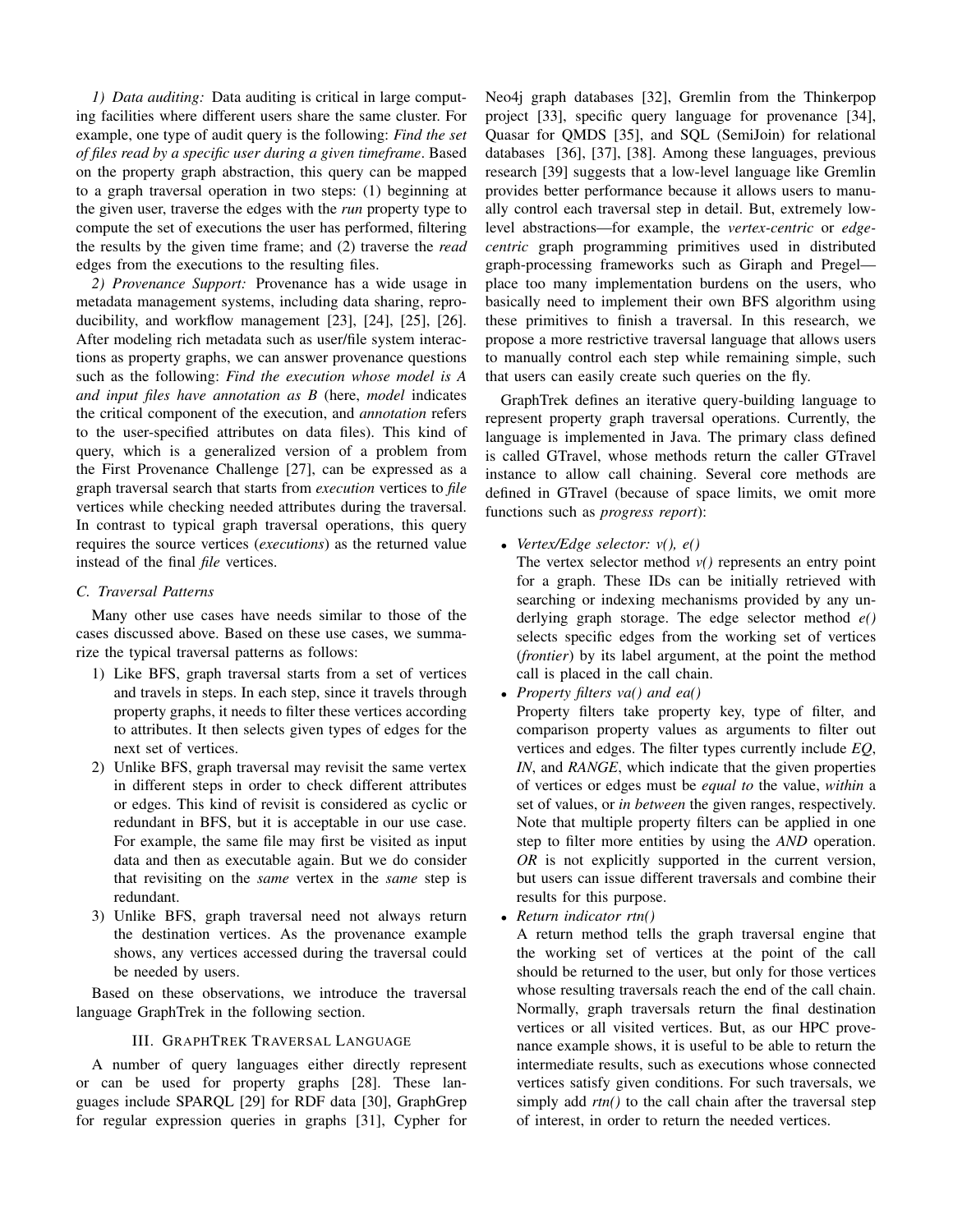#### *A. Traversal Commands Applied to Use Cases*

Given the graph traversal language, we can easily describe the traversal operations for the use cases discussed in the preceding section.

*1) Data Auditing:* The query *Find all files ending in .txt read by "userA" within a timeframe* can be expressed as follows. First, a vertex selector is used to choose the right user vertex (i.e., userA). Then, the traversal follows the "run" and "read" edges with property filters applied. As *rtn()* suggests, this command will return the *file* vertices encountered.

```
1 GTravel.v(userA).e('run')
       .ea('start_ts', RANGE, [t_s, t_e])
3 .e('read')
       .va{'type', EQ, 'text'}.rtn()
```
*2) Provenance Support:* The example provenance request *Find the execution whose model is A and inputs have annotation as B* is shown below. In this command, we first select all the vertices with given type (i.e., execution) and then denote that these execution vertices are the return vertices using *rtn()*. In this way, the paths that satisfy all these constraints will return their source *execution* vertices to users.

```
GTravel.v().va('type', EQ, 'Execution').rtn()
2 .va('model', EQ, 'A')
      .e('read')
4 .va('annotation', EQ, 'B')
```
#### IV. ASYNCHRONOUS TRAVERSAL EXECUTION

A graph traversal begins from the moment users submit their GTravel instances and ends when users receive all returned vertices. In this section, we introduce the proposed asynchronous traversal execution in detail.

#### *A. Traversal Submission*

The graph traversal instance (GTravel) encapsulates multiple steps into a single batch. To start a graph traversal, users build the GTravel instance by chaining different operations sequentially and then submit it to GraphTrek.

Most existing graph databases (e.g., OrientDB and Titan) simply split the multistep traversal into multiple queries. Clients issue one query each time and aggregate results together to build the next query, as Fig. 2(a) shows. We consider this as a *client-side* traversal since the client plays a central controller role during the traversal. This design usually leads to performance problems because the clients need all the intermediate results transferred from servers through the busy client-server network. Furthermore, compared with servers, the client is error-prone, thus significantly affecting the system stability.

GraphTrek relies on a different strategy, namely, *serverside* traversal. As Fig. 2b shows, the client sends the GTravel instance to one selected backend server  $(s3$  in this example) to start a graph traversal. This selected server  $(s3)$  will serve as the *coordinator* for this traversal. The traversal is executed among backend servers and returns the status and results to the *coordinator*. In this way, server-side traversal reduces unnecessary client-server communications and takes advantage



Fig. 2. Comparison of client-side traversal and server-side traversal.

of data locality and fast network transmission between backend servers. This *server-side* traversal is similar to job submission in graph-processing frameworks such as Giraph, Pregel, and GraphX.

# *B. Asynchronous Execution*

The server-side traversal is scheduled upon the coordinator's receipt of the client's GTravel instance. The coordinator develops a multistep execution plan from the traversal command execution plan and executes it asynchronously, as shown in Fig. 3. Because of space limits, we omit the property filters on vertices and edges, which in this case are applied locally on each server.



Fig. 3. Asynchronous execution of a traversal command. Numbered circles represent the order of operations, black circles represent data (vertex/edge) transfers, and green circles represent traversal status updates.

In this example, the two-step GTravel instance  $(gt_1)$  begins from *userA*. The coordinator server first learns that *userA* is stored in  $server_2$  from the underlying graph databases and then sends the request to  $server_2$  with an extra parameter specifying the current step *1*. Upon receiving the request,  $server_2$  will iterate all the "run" edges from the given vertices and filter them based on specified filter functions. Optimizations can be applied in underlying storage for iterating edges: since we usually iterate edges by type, storing all the edges of one vertex together based on their type will provide better performance for such behavior. With the storage optimizations, the edge iteration on  $server_2$  would become sequential, which could obtain the best performance on block-based storage devices.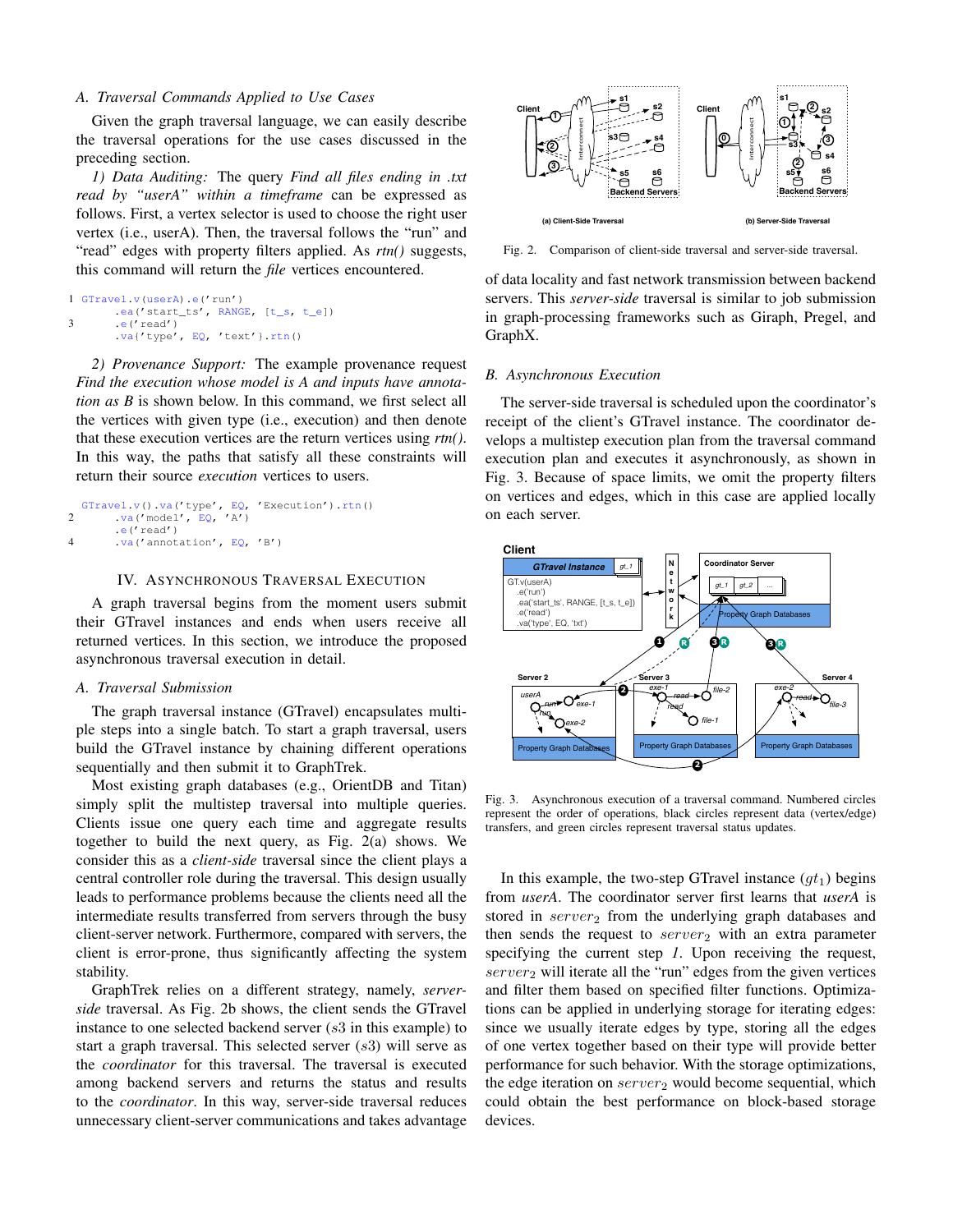After iterating edges, we can get a new set of vertices, which will be the starting vertices in the second step, just like *userA* in the first step. Without any synchronization, server<sub>2</sub> will concurrently send the GTravel instance  $(gt_1)$  to all servers that the vertices are stored at  $(server_3$  and  $server_4$ in this example). Similarly, the extra parameter that denotes the second step is also attached with the request. Upon receiving this data,  $server_3$  and  $server_4$  will perform the similar edge iterations to get a new set of vertices and will dispatch requests to more servers. If the current execution is the last step in the traversal command, instead of dispatching the traversal to a further step, the server will return the vertices to the coordinator server, shown as step 3 in Fig. 3. (Returning non- "end" vertices will be discussed in Section IV-D.) Once all the vertices are fully returned, the coordinator server starts to reply the client, and the whole graph traversal finishes. A buffered pipeline can be created to transfer results from the coordinator to the clients if the return dataset is too large. We left this optimization as future work.

Graph traversal in GraphTrek follows the breadth-first structure: each vertex iterates all its neighbors in parallel, and there is no accessing order among these neighbors. However, different from traditional BFS implementation, which needs synchronization among different steps, our proposed design and implementation allow each server to start the next step without explicit synchronizing with other servers. Hence, it can coordinate the unnecessary waiting for the slow servers and provides a better overall performance.

# *C. Status and Progress Tracing*

In asynchronous graph traversal, each server independently executes its actions and spreads the traversal to more servers if needed. No global traversal status can be obtained. This introduces *correctness concern* like silent failure, which means that if the asynchronous execution fails, the system may not be informed. Because of the existence of such failures, the coordinator server will not be able to decide whether the entire traversal has finished correctly or not. In GraphTrek, we introduce a status-tracing mechanism to identify failures to help guarantee the traversal correctness. We leave the implementation of full fault tolerance features like restarting traversal from where it failed as the next step.

Consider one backend server as an example. During the traversal, it repeats the same operation: it receives the GTravel instance from another server, performs the needed vertex and edge filtering to get a new set of vertices, then concurrently sends the traversal instance to more servers according to the new set of vertices. We consider this whole procedure on a specific server as one *traversal execution*. A asynchronous graph traversal consists of many such concurrent *traversal executions*. Intuitively, tracing the status of each execution will give us a global view of the traversal. To trace each execution, in GraphTrek, we log the creation and termination events of executions in the *coordinator* server. If any execution was logged as created but did not terminate (as the result of a timeout or similar reasons), we consider that the server failed. Since we currently do not implement a full fault tolerance feature, this failure will simply cause the traversal to be restarted. We leave the fine-grained failure recovery as future work.

In Fig. 3, the green circles show the example tracing reports from the backend servers to the coordinator during graph traversal. Whenever one server successfully sends the GTravel instance to other servers to start the next step, it will report an *execution creation* event to the coordinator telling it that the new execution is created in the target servers. In addition, after the GTravel instances have been successfully sent, the server will report the *execution termination* event denoting its own termination. An execution will not be considered finished in the coordinator unless it has registered all its downstream executions in the coordinator server and has reported its own termination. Similarly, a graph traversal does not finish unless all the executions created are marked as terminated in the coordinator server.

The status reports of the *traversal executions* from the backend servers also help track the traversal progress. Although it is not feasible to have the exact current step of the traversal as it is executed in an asynchronous way, the count of current unfinished *traversal executions* in each step can still help users estimate the remaining work and time.

#### *D. Traversal Return*

Traversal stops when it reaches the last step of GTravel instance. Typically, these final executions will transmit the final vertices to the coordinator and to the clients. But as *rtn()* suggests, GraphTrek also allows users to return the intermediate or even the source vertices. In order to support such functionality, each time a backend server starts a traversal execution, it will check whether the generated vertices are marked as returned by users. If yes, the server will change the report destination of all the downstream traversal executions to help return the needed vertices.



Fig. 4. Example of a graph traversal that returns the intermediate vertices.

As Fig. 4 shows, changing the "reporting destination" causes the graph traversal to execute in a slightly different way. Assume that the vertices  $(v_1 \text{ and } v_2)$  are generated in a certain step of the traversal, which is marked with *rtn()*. Then, the servers actually storing  $v_1$  and  $v_2$  will force the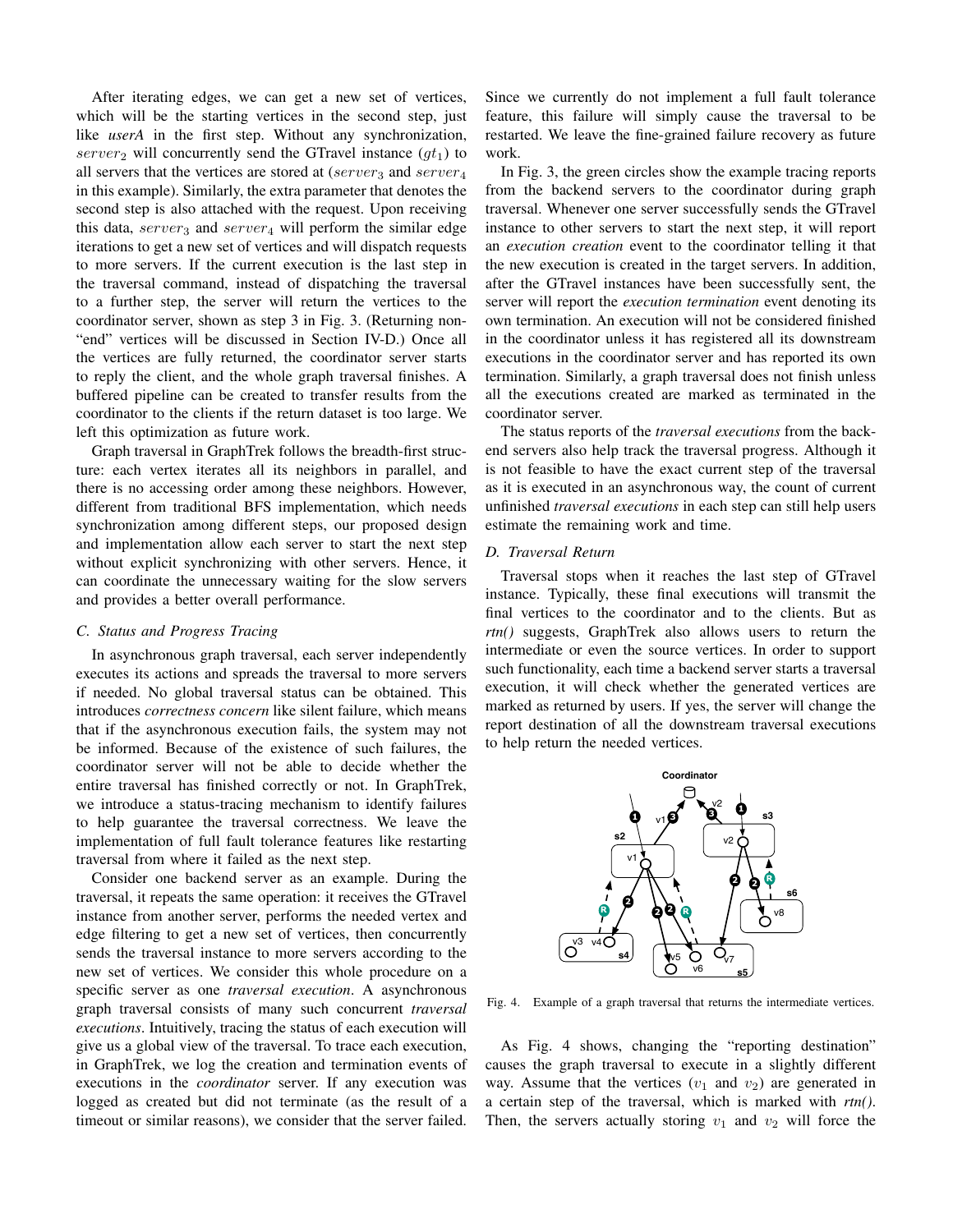downstream servers to change their "reporting destination" from *coordinator* to themselves. The servers that execute the last step will send their final results to these "reporting destinations." For example, as step *R* shows, after one more step traversal, the backend servers return to s2 and s3 instead of the coordinator server. When replies arrive, servers (s2 and s3) will know the status of downstream executions and will send the vertices to the coordinator server accordingly. In this way, we can return vertices in arbitrary steps in the graph traversal.

# V. ASYNCHRONOUS TRAVERSAL OPTIMIZATIONS

To achieve the best performance for asynchronous graph traversal, we introduce several critical optimization.

# *A. Traversal-Affiliate Caching*

One potential drawback of asynchronous traversal is the redundant vertex visit. Unlike the repeated vertex visit introduced in Section II, these redundant vertex visits are from the same step on the same vertex and are triggered by asynchronous execution. In Fig. 5, we show an example of such a scenario: three different paths arrive at  $v_H$  in the same step starting from  $v_a$ . These three paths (i.e.,  $a \rightarrow c \rightarrow H$ ,  $a \rightarrow d \rightarrow H$ , and  $a \rightarrow e \rightarrow H$ ) go through two servers. Because of the asynchronous execution model, they may arrive at three different times and cause redundant disk I/Os. This drawback wastes precious I/O bandwidth, leading to a performance problem.



Fig. 5. Example of a redundant vertex visit in an asynchronous graph traversal: *a, b, ...* are vertices. *S1, S2, ...,* are backend servers.

To avoid this problem, we introduce a traversal-affiliate cache. In each backend server, a preallocated cache is created once the servers start. During the graph traversal, the server caches the current execution into this buffer with the identification of a {travel-id, current-step, vertex-id} triple. While serving a new request, the server first checks whether it has been served before by querying the cache. If there is a cache hit, then the server can safely abandon the request. By doing so, we also avoid spreading graph traversal multiple times.

Although the traversal-affiliate caching buffers only threeelement triples, complex and concurrent graph traversal requests can still fill it up. To substitute the cached elements,



Fig. 6. Request queue in local server under scheduling and merging.

we use the time-based replacement strategy: for each traversal instance, the triples with the smallest step Ids are substituted. The rationale comes from the fact that the existence of a larger step Id indicates that the oldest steps are already finished. This is still true even under the asynchronous execution model. The distance between the largest step and the smallest step is controlled by using an optimized execution scheduling and merging strategy introduced in next subsection.

## *B. Execution Scheduling and Merging*

In the proposed asynchronous graph traversal, each server receives a traversal instance and current step from its ancestor servers. It puts the received requests into a local queue and replies to the ancestor servers before processing these requests. In this way, the ancestor servers can finish asynchronously, and the local server will have a number of buffered requests. A pool of *worker* threads is waiting on this queue for new requests. This leads to a dynamic queue size in each server: if a server is slower or with heavier loads, its internal queue is longer, and more requests are buffered. This presents an opportunity to improve performance via scheduling and merging. Otherwise, the queue is shorter, and the server responds quickly for new requests.

A *worker* thread takes one queued request at a time for processing. The upper queue in Fig. 6 shows an initial status after receiving a number of requests from ancestor servers. We show only a single graph traversal in this figure. During scheduling, the *worker* thread always chooses the request with the smallest step Id in the queue. In this way, all the requests are ordered by their step Ids, as the middle queue in Fig. 6 shows. Using this execution scheduling strategy, we can process the slow steps with higher priority in order to help them catch up. This approach also helps control the maximal step difference between the fastest one and the slowest one in the traversal, thus reducing the traversal-affiliate cache usage.

In addition to execution scheduling, we introduce execution merging. As Fig. 6 shows, we consolidate different steps on the same vertex; for example, traversal executions on  $v2$  for step 1 and step 2 will be combined as one disk request. In this way, we need only to retrieve the vertex attributes or to scan its edges once locally. This optimization significantly reduces the amount of disk I/O.

The scheduling and merging on the buffered queue provide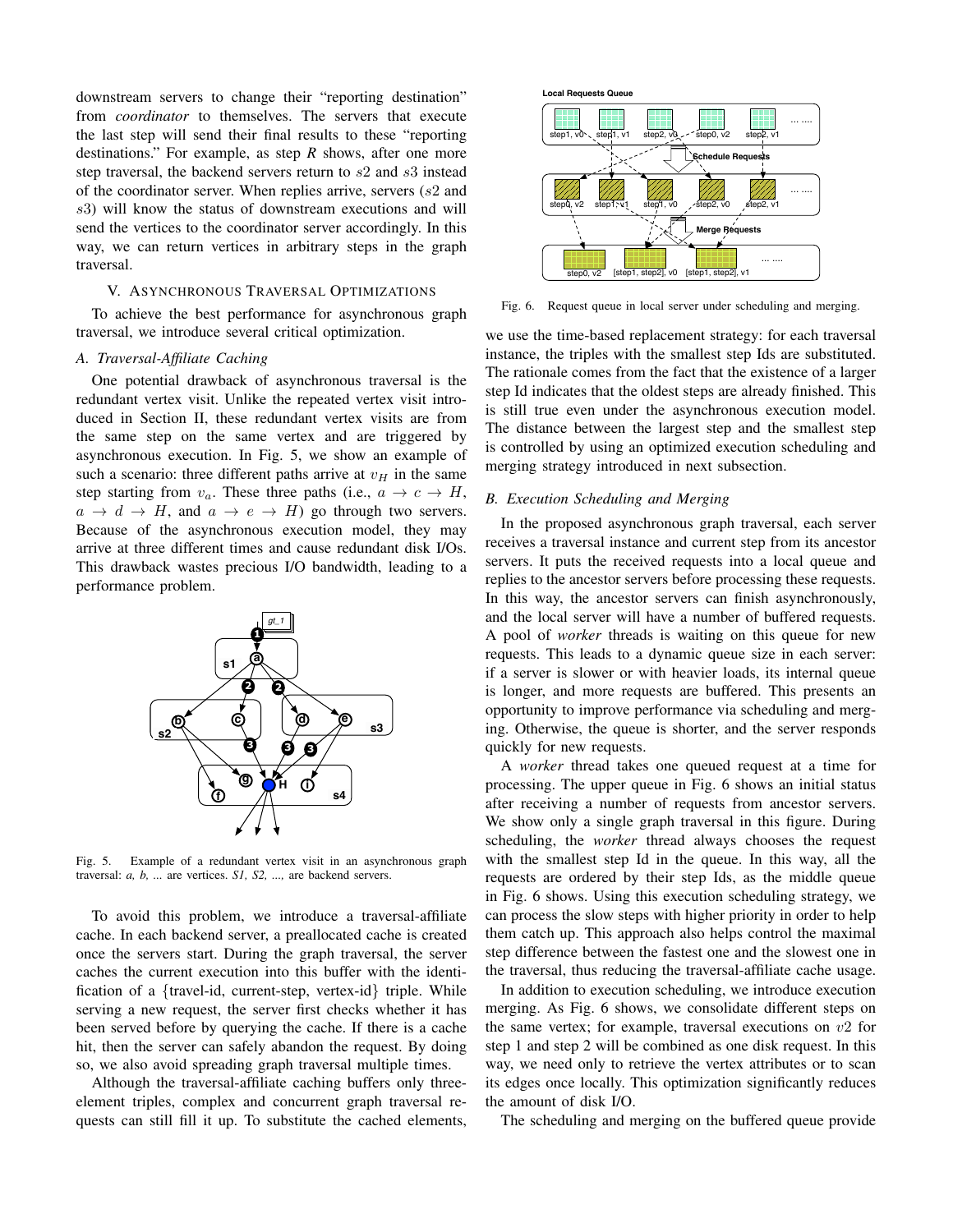an automatic load-balancing mechanism among asynchronous executions inside the same graph traversal. If executions are slower because of stragglers, more requests will be buffered in the queue, providing an opportunity to schedule and merge executions more efficiently. These optimizations significantly improve the execution of asynchronous graph traversals.

## VI. DISCUSSION OF IMPLEMENTATION AND EVALUATION

We have designed GraphTrek as a graph traversal engine working as a standalone component along with the backend storage systems (i.e., the property graph databases). As Fig. 3 shows, the asynchronous graph traversal engine runs on each backend server based on the graph databases instances. These traversal engine components communicate with each other through RPC calls and retrieve data and information from the local daemon of the underlying graph storage systems. The information that the graph storages provide mainly includes the location of a given vertex and edges.

Although numerous distributed property graph databases have been proposed and developed, they are all general graph databases without considering the requirements of our HPC metadata management use case. For example, Titan stores the property graphs on general column-based NoSQL storage systems such as HBase [40] or Cassandra [41], where all vertices are mapped as different rows; edges and attributes are mapped as separate columns in the same row; key-value storages were also used to implement graph functionalities [42]. Systems such as Noe4j store the graph structure and attributes separately in order to gain performance on queries of graph structure. In this paper, we evaluated GraphTrek based on our own concise but complete graph storage system developed for HPC metadata management [43].

Specifically, we map the attributes and the connected edges of a vertex into different key-value pairs that are sequentially stored for better scan performance. Also, the same type of edges are stored together; different types of vertices are mapped into key-value pairs in separate namespaces. In each server, we deploy RocksDB [44] to store these key-value pairs persistently. The graph traversal engine communicates with each other through RPC calls, which are implemented by ZeroMQ [44] as a high-speed network transmission protocol.

In addition to different storage layouts, graph partition strategies can make a huge difference in the performance on the graph traversal. From the commonly used *edge-cut* partition, which places the vertices across different servers by their hash values, to the *vertex-cut* partitioning strategies, which places the edges to different servers with a considerable amount of variations [45], [20], [46], many design choices have to be made based on the use cases. However, due to inevitable interferences, even with the best load-balanced strategy, stragglers will still exist and asynchronous execution is still a key to minimize the affects of such stragglers. To simplify, in this study, we focus on the *edge-cut* partition, as most graph databases do.

For comparison, we also implemented synchronous graph traversal in our framework for use as a baseline. In a synchronous graph traversal, a control server typically is used to synchronize each step of the traversal. This control server can be a client or a selected backend server. Using a client as a controller makes traversal is more vulnerable to failures and has worse performance because of the slow client-server communication. Thus, in our synchronous graph traversal implementation, we follow the same *server-side* traversal design to obtain a fair comparison. The execution of the synchronous traversal is straightforward. Each time, the controller makes sure that all previous executions have finished and then starts the next step. In order to obtain the best performance, the data flows are transferred between involved backend servers without going through the controller. Each server waits for the signal from the controller to start the next step, in order to realize global synchronization between sequential steps.

# VII. EVALUATION

In this section, we evaluate the performance of GraphTrek on synthetic graphs and on a real-world HPC rich metadata management use case. We implement the synchronous graph traversal (denoted Syn-GT), plain asynchronous traversal without any optimizations (denoted Asyn-GT), and GraphTrek (denoted GraphTrek) for comparison.

On the hardware side, all evaluations were conducted on the Fusion cluster at Argonne National Laboratory. It contains 320 nodes, and we used 2 to 32 nodes as backend servers in these evaluations. Each node has a dual-socket, quad-core 2.53 GHz Intel Xeon CPU with 36 GB memory and 250 GB local hard disk. All nodes are connected by high-speed network interconnection (InfiniBand QDR 4 GB/s per link, per direction). The global parallel file system includes a 90 TB GPFS file system and a 320 TB PVFS file system.

On the software side, GraphTrek servers are currently able to run using either local storage or parallel file systems by changing the locations of RocksDB database files. They can be placed on local disks for better performance or on parallel file systems (e.g., GPFS in the Fusion environment) for fault tolerance against server failures. In the following evaluations, unless explicitly pointed out, we evaluated GraphTrek atop GPFS as an initial step toward a fault tolerance strategy. In fact, in production, the HPC rich metadata should be kept in a resilient manner, so the performance on GPFS gives a more reasonable performance estimation than does using local disks (around 10% performance benefits of local disks for both synchronous and asynchronous traversal is detected during our evaluation).

For experiments with synthetic graphs, we used scale-free graphs generated by the RMAT graph generator [47]. The RMAT graph generator uses a "recursive matrix" model to create graphs that model real-world graphs as social network graphs. We generated directed property graphs with  $2^{20}$  vertices and an average out-degree of 16. The vertices and edges in these synthetic graphs are the same type, with randomly generated attributes attached (the attribute size is 128 bytes). The graph (denoted RMAT-1 graph) was generated with parameters  $a = 0.45, b = 0.15, c = 0.15,$  and  $d = 0.25$ ,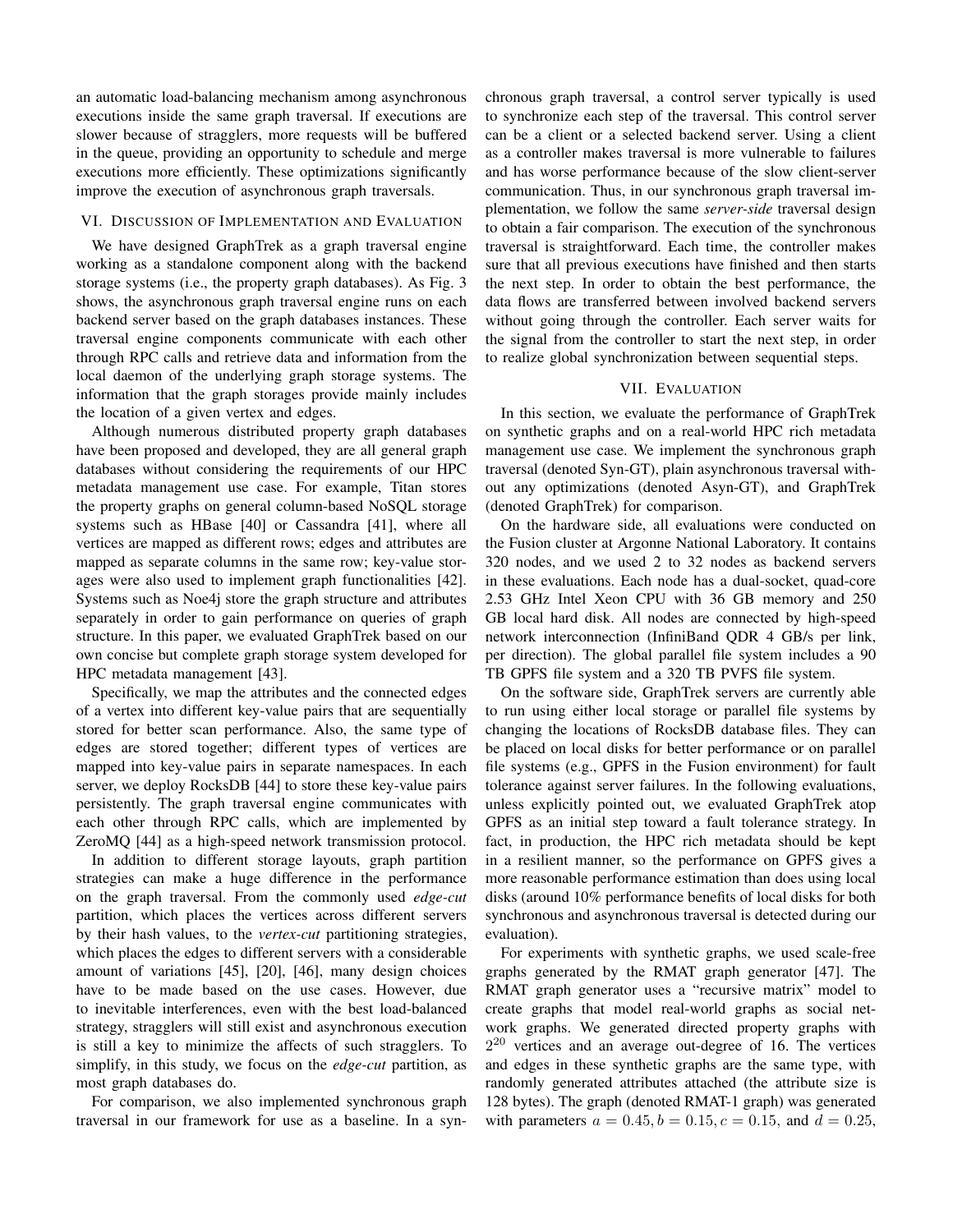which create a power-law graph with moderate out-degree skewness. In addition to this parameter set, we tried different RMAT configurations during the evaluation. They all generated largely similar results, so we included only this single set because of space limitations.

We execute 2-step, 4-step, and 8-step graph traversal examples starting from the same randomly selected vertex on 2 to 32 backend servers. No extra workloads are generated on any backend servers during the experiments; any workload imbalance is due to the properties of the graph itself. All evaluations are carried out from a cold start in order to force disk access in the traversal engine. Note that the graph size is held constant as we vary the number of servers. In largerscale experiments each individual server therefore stores fewer vertices and edges.

## *A. Sensitivity to Asynchronous Traversal Optimizations*

We begin our evaluation by investigating the impact of the asynchronous traversal optimizations described in Section V. GraphTrek introduces two optimizations, traversalaffiliate caching and execution scheduling/merging, to improve the performance of asynchronous graph traversal. To verify the benefits of these optimizations, we evaluate the performance analysis of Sync-GT, ASync-GT, and GraphTrek in a specific case, an 8-step graph traversal on the RMAT-1 graph, as shown in Table I. Other examples are omitted since they show similar results.

TABLE I PERFORMANCE COMPARISON ON RMAT-1 GRAPH

| <b>No. Servers</b> | Sync-GT  | Async-GT            | <b>GraphTrek</b> |
|--------------------|----------|---------------------|------------------|
|                    | 47.8 s   | 63.7 s              | 45.2 s           |
|                    | 28.5 s   | 33.1 s              | 22.5 s           |
|                    | 17.1 s   | $20.\overline{6}$ s | 13.4 s           |
| 16                 | $10.3$ s | 12.1 s              | $8.3 \text{ s}$  |
| 32                 | 7.2s     | $7.4\text{ s}$      | 5.6s             |

In this series of tests, the Async-GT is the plain asynchronous engine without optimizations. As the results indicate, it has worse performance than both the GraphTrek and Sync-GT. Since the Async-GT and GraphTrek are implemented in a similar manner, the main performance difference comes from the proposed optimizations. To further understand the benefits of these optimizations, we placed instruments inside the GraphTrek engine to collect the statistics during the execution. In each server, we collected three statistics: (1) *redundant visits*, which indicates the number of repeated vertex requests detected by the traversal-affiliate caching; (2) *combined visits*, which counts the number of vertex requests that can be combined together by the execution merging; and (3) *real I/O visits*, which counts the real vertex accesses to backend storage systems. The sum of these three numbers equals the total vertex requests received in one server during the traversal. Figure 7 shows the results of a typical run of an 8-step graph traversal on 32 servers (servers are reordered for better presentation).



Fig. 7. Statistics collected from an 8-step traversal on 32 servers.

These statistics show a significant reduction from the received requests to real I/O visits as a result of the proposed optimizations. The redundant vertex visits actually dominate the majority of received requests. Traversal-affiliate caching can effectively remove them in each server, thereby boosting performance. On the other hand, another optimization execution merging—has different impacts on the different servers: the *combined visit* is much more obvious in the first 10 servers than in the other servers. From an in-depth analysis of these 10 servers, we found that they actually stored more highdegree vertices. Because of this imbalance of graph structure, they were much slower than the other servers while serving the same number of vertex requests. Thus, in an asynchronous engine, the local queue can buffer more requests, and the execution merging was able to merge more vertices together. So, as Fig. 7 shows, these servers end up with fewer real vertex requests and hence can catch up with other servers. This optimization significantly reduces the actual disk I/Os and helps improve the overall performance.

Based on these results, we omit the Async-GT evaluation from all subsequent experiments and focus on the comparison between asynchronous traversal with optimizations (Graph-Trek) and synchronous traversal (Sync-GT).

# *B. Synthetic Workloads*

In this section we use a wider sampling of synthetic workloads. The results obtained by using RMAT-1 are shown in Fig. 8 to Fig. 10. The number of servers is shown on the x-axis, while the y-axis shows the elapsed time (ms) for graph traversal requests.

From these figures we see that for graph traversals with smaller steps and fewer servers, the synchronous implementation actually performs better than does the GraphTrek, as Fig. 8 shows. The reason is that the short traversal does not provide enough optimization opportunities for asynchronous executions. GraphTrek's relative performance improves when more servers are involved in the traversal and the potential for stragglers increases. Figure 9 and Figure 10 also illustrate that GraphTrek performs well with more traversal steps. For example, in Fig. 10, with an 8-step graph traversal, the performance improvement over 32 servers was around 24%, compared with the 5% improvement over 2 servers. The increased number of traversal steps (as would be common in HPC metadata management use cases) also significantly increases the potential for straggler servers to affect performance. With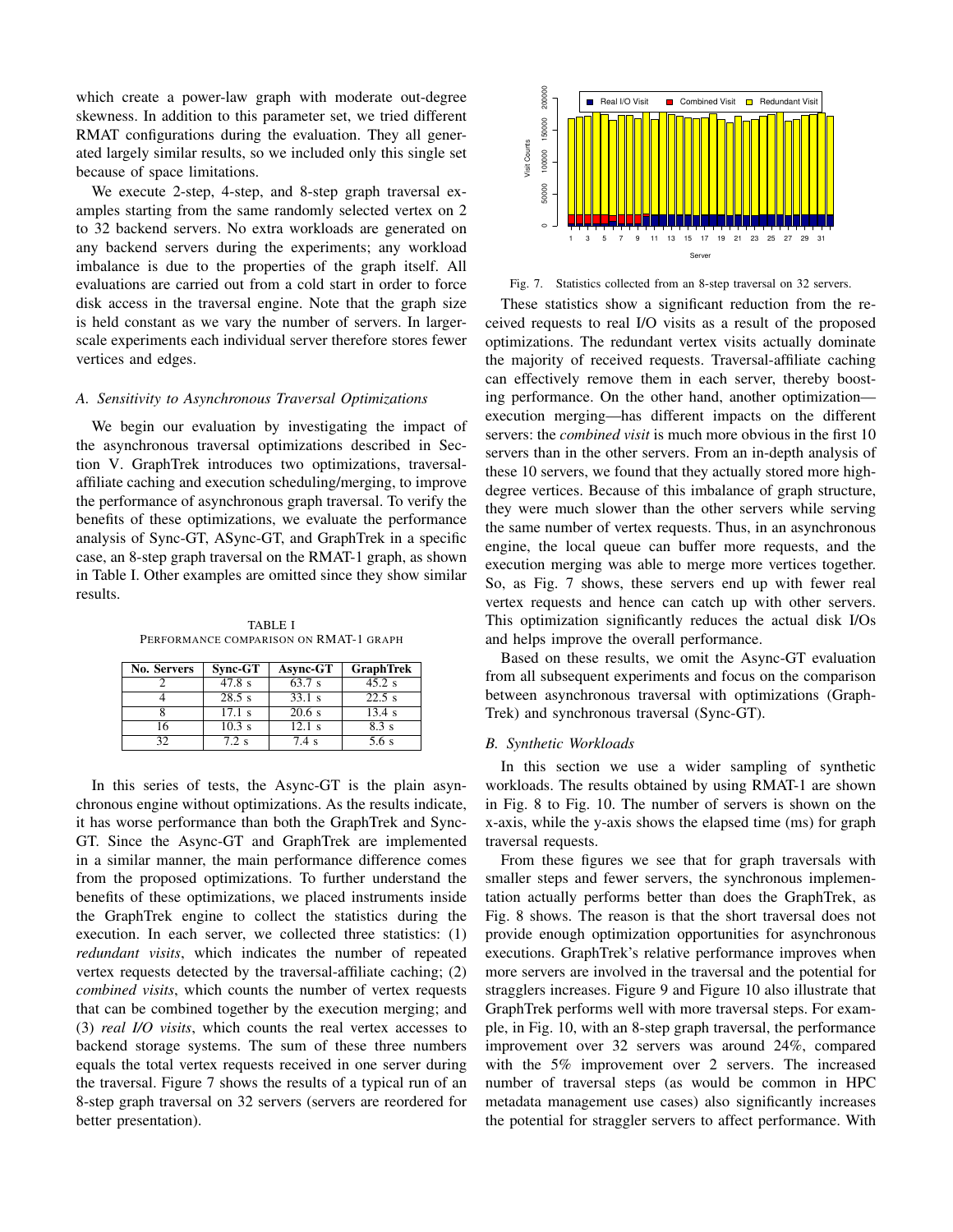

Fig. 8. 2-step graph traversal on RMAT-1. Fig. 9. 4-step graph traversal on RMAT-1. Fig. 10. 8-step graph traversal on RMAT-1.



Fig. 11. Performance comparison with simulated external stragglers. Each bar shows an average of three runs.

different RMAT graphs, a similar performance pattern can be observed.

## *C. Synthetic Workloads with External Interference*

Servers may experience transient straggling behavior because of concurrent I/O activity from other traversals or external applications. To investigate the performance impact on the traversal engine, we emulated this phenomenon by inserting fixed (50 ms) delay into individual vertex data accesses. Each time, multiple delays (500 times, indicating 500 slow vertices accesses) were created to emulate a straggler that lasts a certain period of time. By creating fixed delays, we can make sure that the two traversal engines are facing the same amount of external delays. During the whole traversal, three stragglers were created in three selected servers at chosen steps (step 1, 3, and 7). Specifically, we created one straggler chosen by round-robin from these three selected servers in each step. Figure 11 shows how this affected performance for an 8-step RMAT-1 graph traversal.

The results suggest an obvious performance advantage of GraphTrek (2x with 32-server) compared with synchronous solutions. The asynchronous traversal can make productive traversal progress despite the presence of external interference because it does not require synchronization after each step of the traversal. The execution scheduling and merging optimizations also allow straggling servers to more quickly catch up with the other servers.

#### *D. HPC Metadata Management Workloads*

We also evaluated the impact of the proposed asynchronous graph traversal and the GraphTrek framework for real HPC rich metadata management use cases. To build the heterogeneous property graph, we imported one year of Darshan traces (2013) from the Intrepid supercomputer at Argonne National Laboratory into a property graph for the evaluation [48], [49]. This collection of Darshan logs characterizes the I/O activity of approximately 42% of all core-hours consumed on the Intrepid over the course of a year. Statistics for the generated graph are listed in Table II. Our previous work shows that this rich metadata graph is also a small-world graph with a power-law distribution [1].

TABLE II STATISTICS OF RICH METADATA GRAPH

| No. of Users | <b>Jobs</b> | <b>Executions</b> | <b>Files</b>  | Edges          |
|--------------|-------------|-------------------|---------------|----------------|
|              | 47600       | 123.4 Millions    | 34.6 Millions | 239.8 Millions |
|              |             |                   |               |                |

Because of page limit constraints, we show only one example data auditing query and its performance. This query is used for analyzing the influence of a suspicious user on the system. It lists all files that were written by executions whose input files are suspicious. The graph traversal can be expressed as follows.

```
GTravel.v(suspectUser).e('run')
      ea('ts', RANGE, [ts, te]) //select jobs.<br>e('hasExecutions') //select executions
      .e('hasExecutions') //select executions
      e('write') //select outputs<br>e('readBy') //select executi
                              //select executions
      .e('write').rtn(); //outputs of executions
```
Running this request for a randomized user on 32 servers with different graph traversal implementations has different performance results, as reported in Table III. Similar to synthetic graphs, the GraphTrek clearly outperforms the synchronous design and approach.

TABLE III PERFORMANCE COMPARISON ON DARSHAN GRAPH

| No. Servers   Sync-GT   Async-GT   GraphTrek |         |           |         |
|----------------------------------------------|---------|-----------|---------|
|                                              | 3575 ms | $4159$ ms | 2839 ms |

## VIII. CONCLUSION AND FUTURE WORK

Motivated by the needs of graph-based HPC rich metadata management use cases, we have proposed a graph traversal language to help describe complex queries. We also introduced an asynchronous graph traversal engine, GraphTrek, in order to avoid the performance bottleneck caused by stragglers while traveling through property graphs. To achieve better asynchronous traversal performance, we proposed two critical optimizations, traversal-affiliate caching and execution merging, for the asynchronous traversal design. A performance